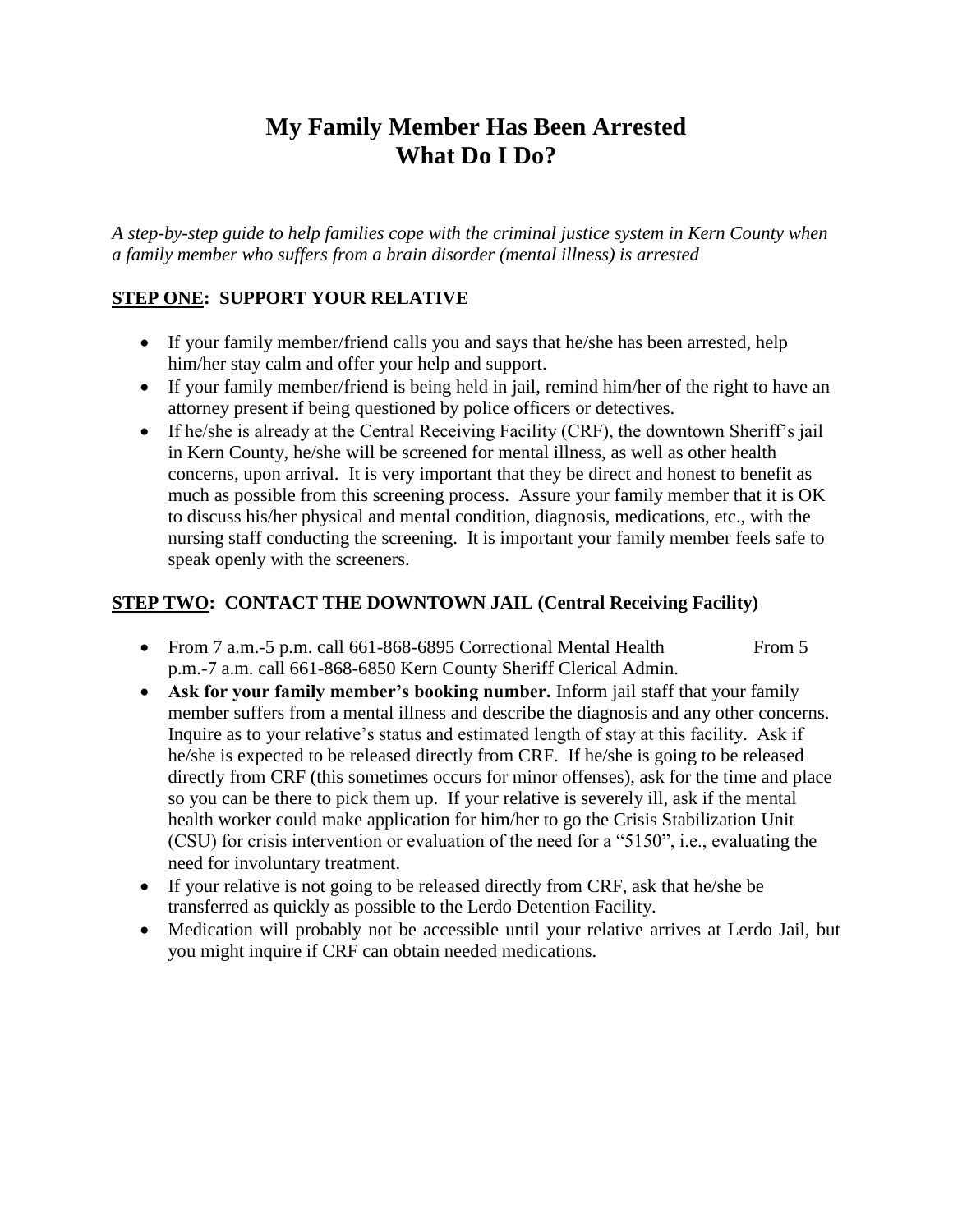## **STEP THREE: COUNTY JAIL INFORMATION**

- Record his/her booking number. Note this information for future reference.
- TIP: Inmates are able to receive money for commissary. For more information about how to put money on your family member's books, call 661-868-6850.
- You can send a maximum of two books mailed directly from the publisher to your family member while in jail. Internet sites such as Amazon.com, BN.com, Library.com, etc., can take your order and deliver it to the jail. Retail book stores are not able to offer this service to your family member.
- TIP: When visiting Lerdo or CRF (Downtown Jail), bring your identification. A photo ID is required.

## **STEP FOUR: SEND A FAX**

If the attached information form is not available,

- Immediately prepare a fax requesting that your relative be screened for treatment and possible placement in the mental health unit. Begin this fax with your relative"s:
	- o Full legal name
	- o Date of birth
	- o Booking number
	- o Location
- In the body of the fax include:
	- o His/her diagnosis
	- o His/her psychiatrist"s name, phone number, and address
	- o The medications that are prescribed for your family member by name, dosage, and time of day to be administered
	- o Whether a particular medication has proven to be ineffective or has dangerous and/or uncomfortable side effects
	- o Any history of suicide attempts/threats or other violent intentions in the recent past. Briefly describe the events and when they occurred.
	- o Any other urgent medical conditions that might require immediate attention, such as diabetes, high blood pressure, seizures, heart problems, etc., and medications currently prescribed for those conditions. Include his/her medical doctor's name, address, and phone number for verification purposes. The medical information you provide is tremendously valuable in making an assessment and will help the mental health staff select the best treatment for your relative. There is a clear preference for maintaining effective current treatment. However, the Correctional Mental Health staff must conduct its own assessment of your relative"s condition and may not necessarily prescribe exactly the same medications.
- IMPORTANT: Do NOT address any impending charges against your family member in this fax. Medical information only!
- Keep a copy of this fax for future reference. If your family member is transferred to a different facility, you will need to fax this information again.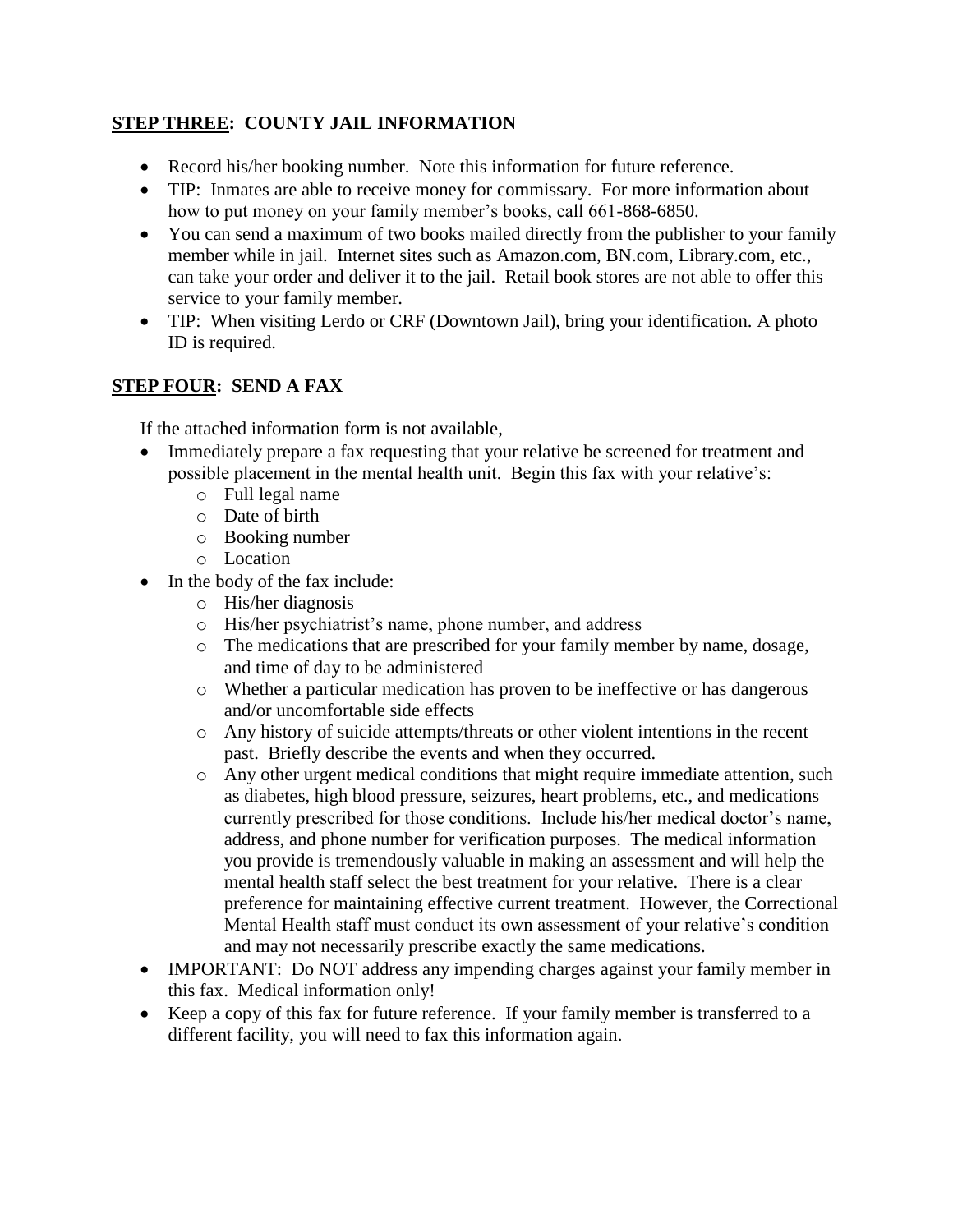- If your relative has not previously done so, ask that he/she be asked to sign a release of information form for you while in jail. The Correctional Mental Health staff is prohibited by law from giving **anyone** information about a client"s status unless they have the client"s consent, but the staff can **receive** information from relatives or friends without the client"s consent.
- As soon as you are notified that your family member is in jail, fax the document described in Step Four to the appropriate numbers below. Faxes can be sent 24 hours a day, seven days a week.

**Jail Mental Health Service Fax Numbers: CRF (Downtown Jail) FAX: 661-868-5312 Call 661-868-6895 to confirm receipt of the fax you send. Lerdo Correctional Mental Health FAX: 661-391-7997 Call 661-391-7948 to confirm receipt of the fax you send. Jail Infirmary Fax Number: SHERIFF'S MEDICAL SERVICES FAX: 661-391-7386 Call 661-391-7914 to confirm receipt of the fax you send. Please note that the Jail Mental Health Services and the Sheriff's Medical Services are separate departments. Important medical information should also be faxed to the Sheriff's Medical Services.**

 REMEMBER: If you are sending mental health information only, please fax to the CRF or Lerdo Correctional Mental Health fax numbers. If you are sending both mental health and medical information, you must fax the information to the Jail Mental Health Service number **and** the Sheriff"s Medical Services number.

## **STEP FIVE: FAMILY ADVOCATE**

- If you have any difficulty with this process, call the Department of Mental Health Family Advocate at 661-868-6109 during regular business hours.
- Don't forget to provide your family member's name, location, and booking number.

## **STEP SIX: DECIDING ON LEGAL REPRESENTATION**

- Your family member may want to retain a private attorney or use the Public Defenders Office. A public defender will be assigned at arraignment if your relative does not have or cannot afford a private attorney. Do not be afraid to use a public defender. Public defenders often have knowledge of the system as it pertains to those who need mental health services.
- If your family member decides to retain a private attorney, be sure to select one that is well versed in helping people with mental illness and understands how to access the treatment facilities and mental health services that are available.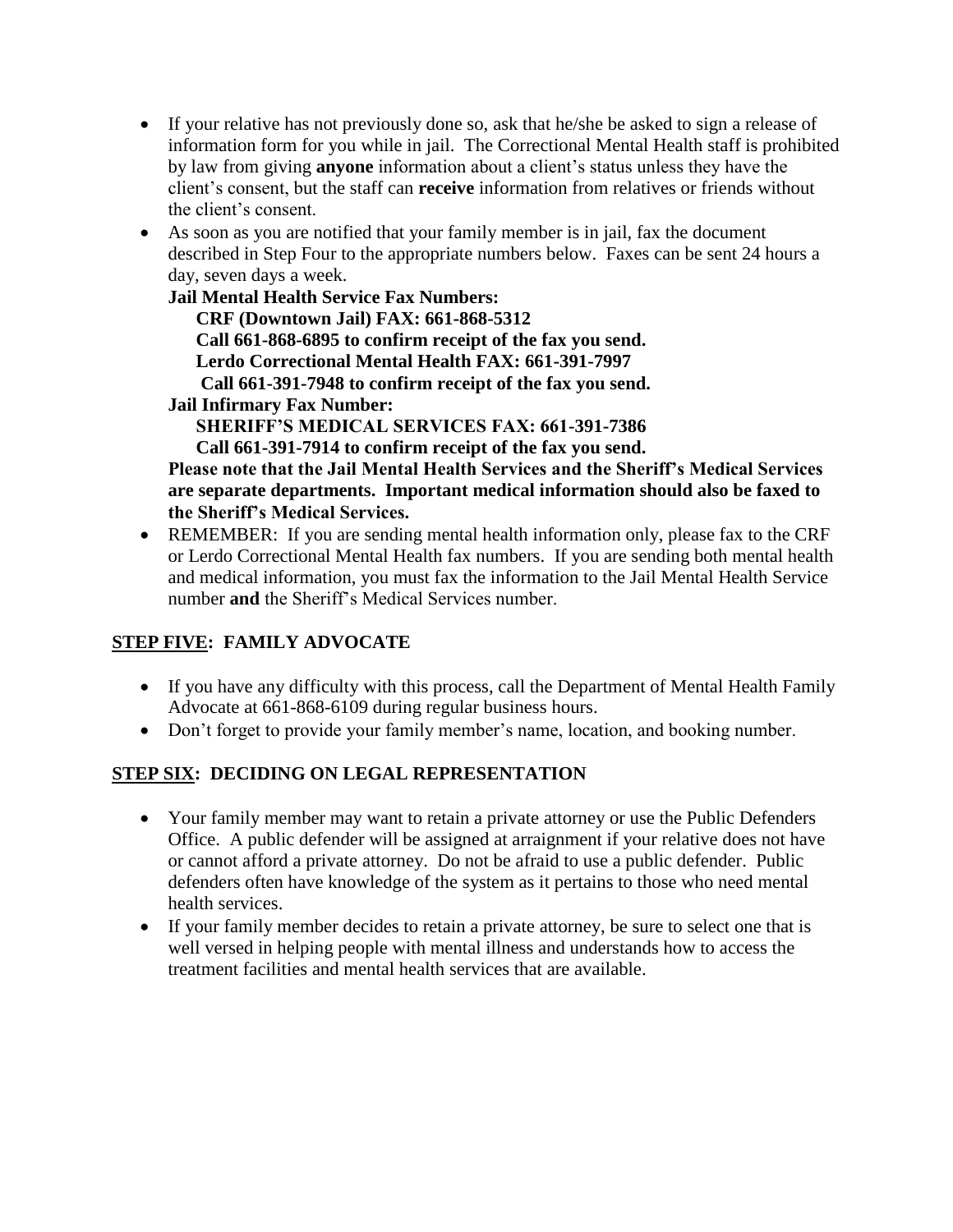### **STEP SEVEN: IMPORTANT CONSIDERATIONS**

- **Bail:** Think carefully about posting bail for your family member. No one wants a loved one to remain incarcerated for any length of time. It is an unpleasant experience for them as well as the family. However, you must ask yourself the following question. Will your family member be able to comply with the terms of the bail and appear in court when required? Also, as hard as it may seem, jail may be a safer place for a person with severe mental illness who is in crisis rather than having your loved one wander the streets with no help at all. At least in jail they will be fed, will have shelter, and be given access to medication treatments.
- **Working with an attorney:** Public defenders are extremely busy and do not have much time for phone calls. They will appreciate written or faxed correspondence. Remember, it is the inmate, not you, who is his client. A private attorney will grant you more time, but remember you are paying for that access. Provide the attorney with an extensive medical/psychiatric/social/educational history of your family member in writing. This information will be very useful in pursuing the best outcome for your loved one.

## **STEP EIGHT: TREATMENT AFTER RELEASE FROM JAIL**

• MEDICATIONS

Individuals released from Lerdo Jail who are on Psych meds may obtain a BRIEF supply to continue their medications on an interim basis by calling 661-868-6790 during normal work hours. Individuals must call within 4 days of release. Encourage your loved one to seek treatment and medication immediately. Discourage your loved one from waiting a month or two until they are in crisis before seeking help.

- PSYCHIATRIC ALTERNATIVE RESOURCES (the PAR Program)
	- o Individuals in Metro Bakersfield who are new to the Mental Health System of Care and meet authorization standards for treatment may obtain treatment from Psychiatric Alternative Resources (The PAR Program). Phone 661-631-1483 for information.
- GEOGRAPHIC PROVIDERS
	- o The Mental Health System of Care has teams in outlying areas of the county, including Delano, Wasco, Taft, Frazier Park, Lamont, Tehachapi, Rosamond, California City, Ridgecrest and Lake Isabella. For information on these teams, call the Access Unit at 661-868-8111.
- COURT ORDERED TREATMENT
	- o Forensic Services Team treats individuals with assault or sex offenses. Individuals are ordered into treatment as a condition of their probation. When they report to their probation officer, these conditions are reviewed, and they are told where to report.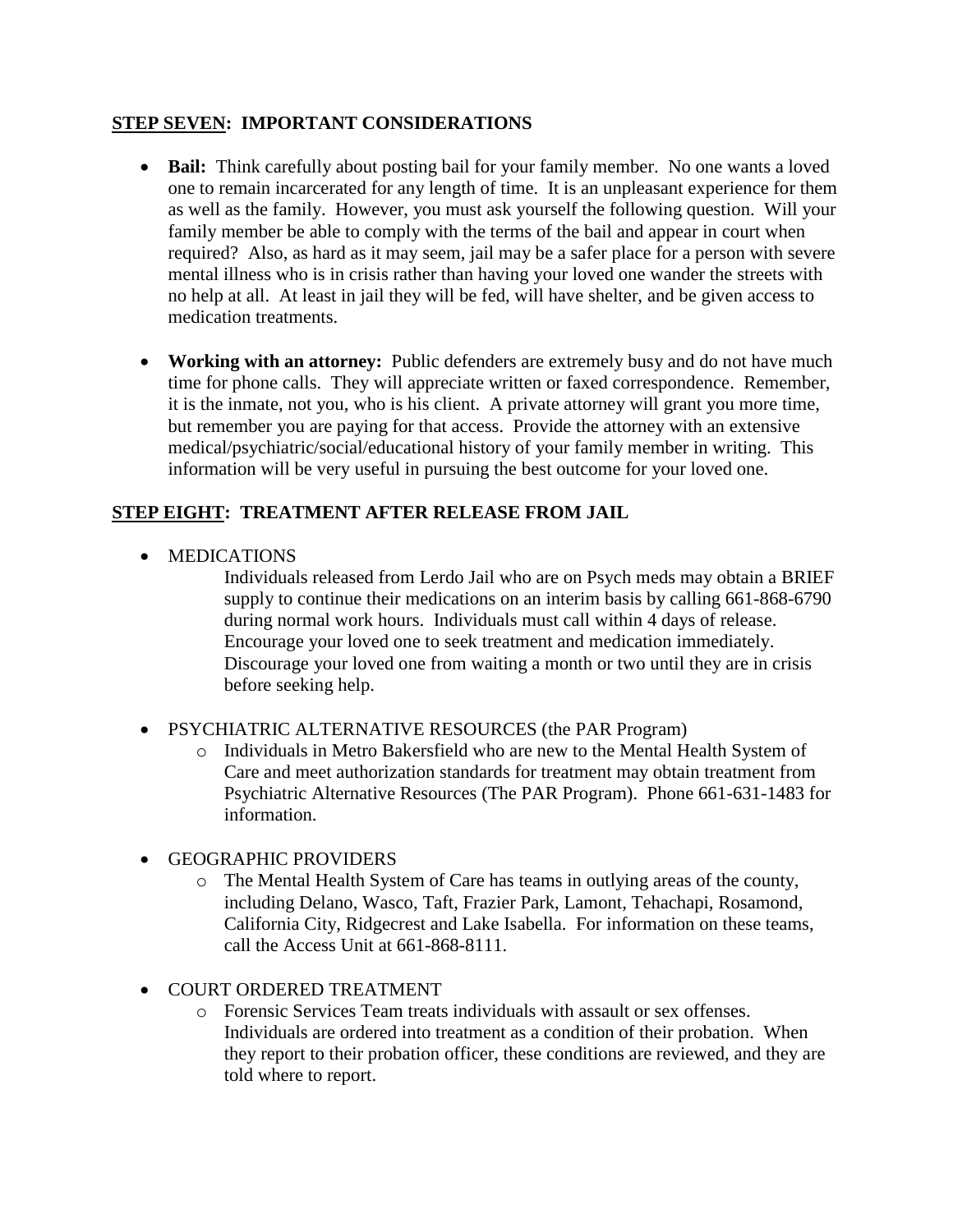- o The Mental Health Court Program offers mental health and substance abuse treatment to mentally ill defendants. When individuals are convicted of (or plead guilty to) a felony, the Probation Department does a review of the case called a "sentencing investigation". If they believe that an individual is seriously mentally ill, they can request that the judge order an evaluation. Sometimes they ask the individual to sign a release of information. The Mental Health Court Team will evaluate the individual and indicate whether they qualify for the program. If they do qualify, the judge may include an order to participate in the program in the person"s Probation Orders. For information, call the Mental Health Court Program of the Kern County Dept Mental Health at 661-868-6115 during regular business hours.
- o Parole Outpatient Clinic.

Mental Health treatment for individuals who are on State Parole is provided by the Parole Outpatient Clinic located at 3400 N. Sillect Avenue 661-634- 9620.

### **DEFINITIONS**

**Arraignment-** *Usually the first court appearance by the defendant, where he/she will be formally charged and plead (respond to the charge or charges) by answering, "guilty, not guilty, or no contest". The appointment of counsel and the setting of bail, as well as, conditions of release (if any) also take place at the arraignment. If a suspect has remained in custody, and arraignment will usually be held within 48 hours of the arrest – excluding weekends and holidays.*

**Arrest-** *The detention of a person (usually by a police officer) in a manner that makes clear that the person is not free to leave and the continued holding of that person for the purpose of bringing criminal charges against them.*

**Arrest Report-** *The report prepared by the arresting police officer, which summarizes the circumstances leading to the arrest. This report (and other relevant documentation) is filed with the District Attorney's office, which acts as the prosecutor.*

**Bail-** *Money paid to the court to help ensure that an arrested person makes all required court appearances. The amount of bail will depend on the crime charged as well as other factors, which the court deems relevant. Failure to make court appearances will (usually) result in the forfeiture of bail.*

**Bench Warrant-** *A warrant issued by the court itself for the arrest of an individual, usually because the individual has been found to be in contempt because he or she has failed to appear in court as required*

**Booking-** *The procedure which creates an official arrest record, usually conducted in jail, following and arrest. The procedure usually includes: recording the suspect's name and the crime for which they were arrested, taking a "mug shot", taking the suspect's clothing and personal property into police custody, taking the suspect's fingerprints, conducting a body search of the suspect, checking for warrants and conducting a health screening of the suspect.*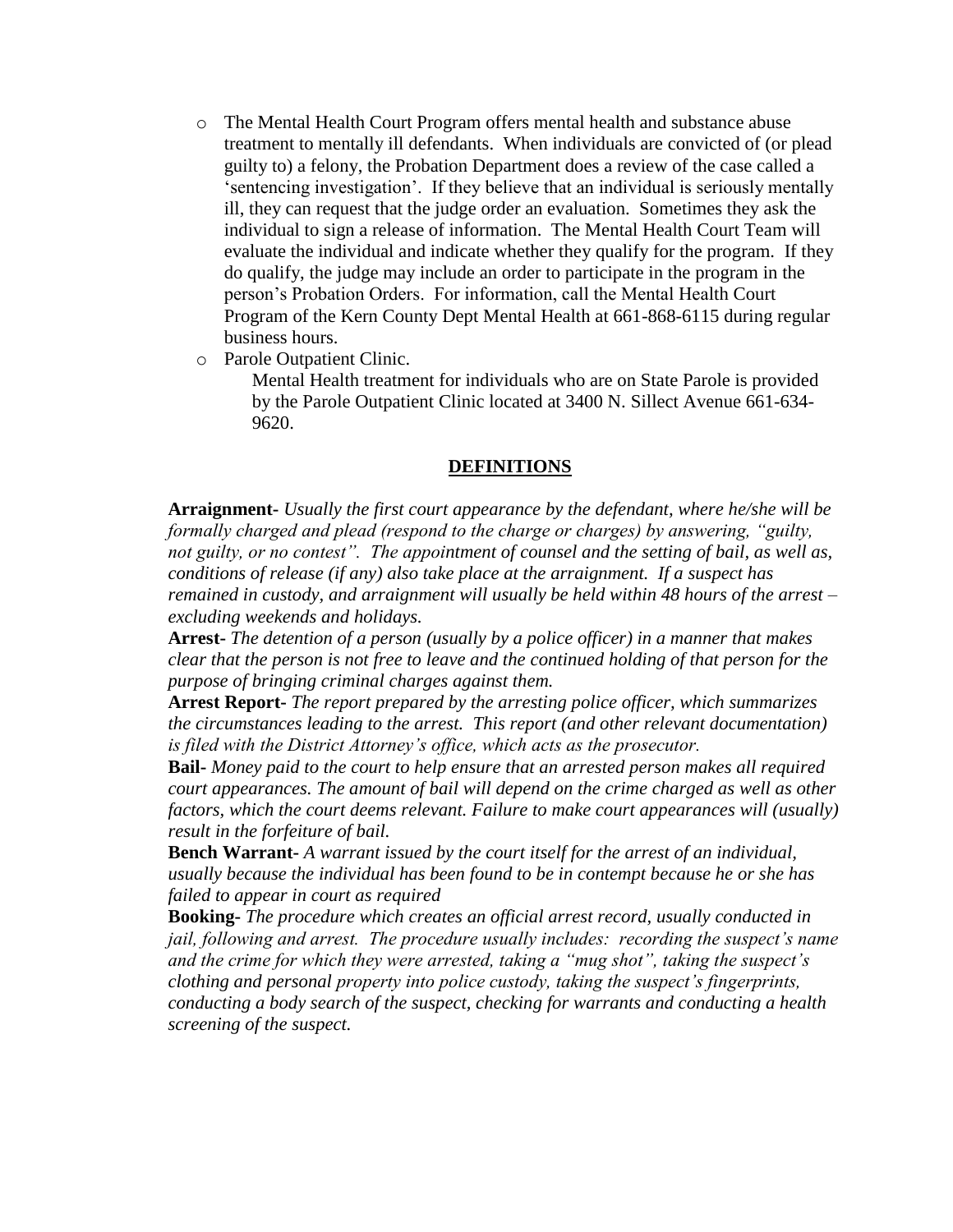**Hearing-** *(Generally) a court proceeding where issues of law or fact may be heard and decided, usually much shorter than a trial. A hearing may be an arraignment, a preliminary hearing or a hearing on a motion (brought by either side).*

Supporting and coping with a loved one who suffers from a brain disorder can be extremely challenging and stressful. Knowledge, as well as your love and fortitude, will be essential in helping you to become a strong and effective support system for your family member. For information about support groups and educational programs provided free of charge in your area, contact NAMI-the Nation"s Voice on Mental Illness at 661-868-7176 or on the internet at [www.namicalifornia.org.](http://www.namicalifornia.org/)

*This informational guide was written by NAMI volunteers based on their own personal experience to help families navigate the system. We are not attorneys, and this is not intended to be a substitute for professional legal advice. Please assist your family member in obtaining proper legal representation.*

Colleen Peters Kathleen Cox Beverly Monji Luann Baldwin, KCMH Family Advocate Kern County NAMI Criminal Justice Committee

*With special thanks to Mark Gale and Carla Jacobs for their help with this project*

8/1/05

#### **INMATE MEDICATION INFORMATION FORM FOLLOWS BELOW**